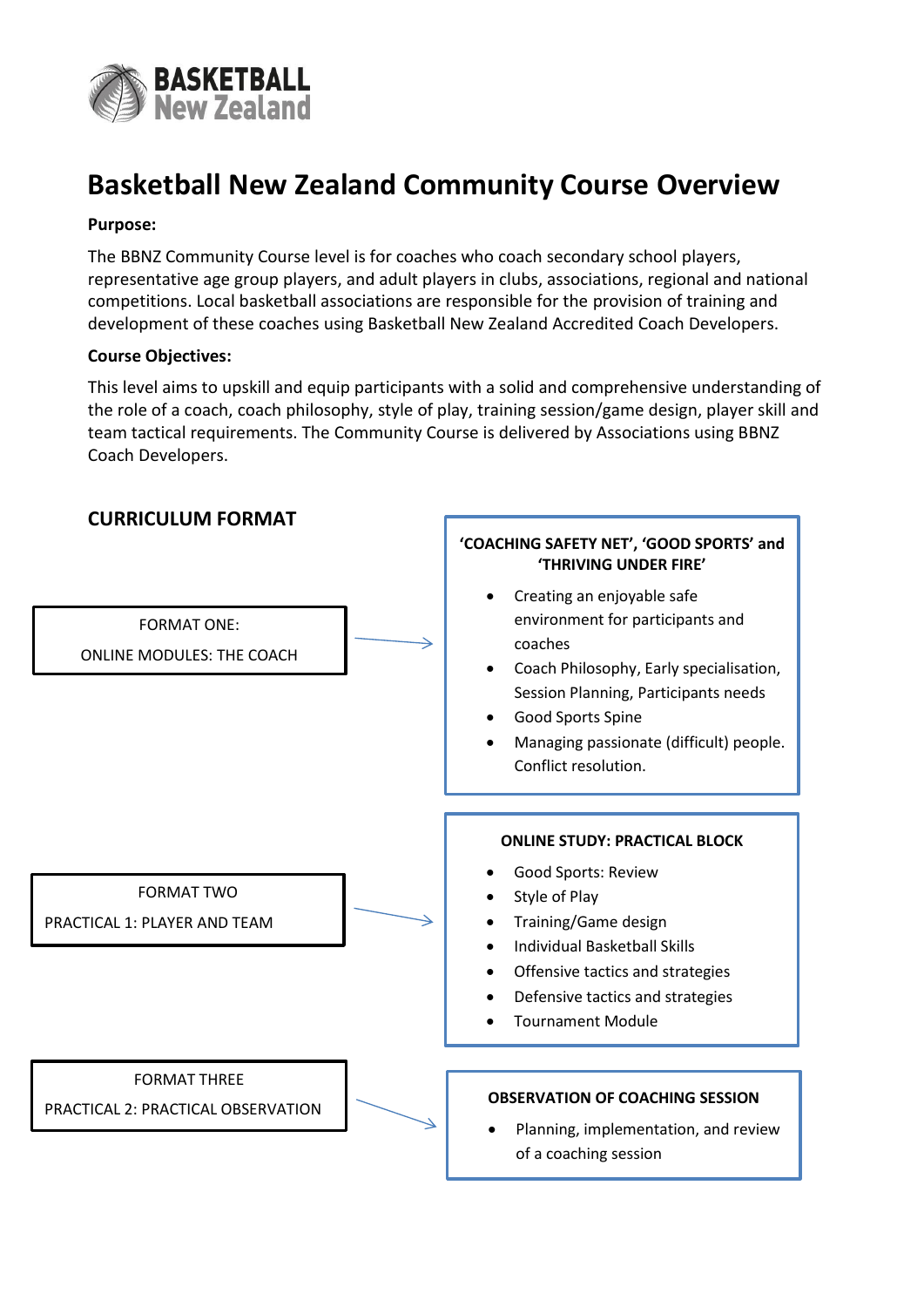

# **BBNZ COMMUNITY COACH**

### **FORMAT 1: FOUNDATION ONLINE MODULES AND STUDY**

|                                        | <b>Online Modules</b>                                                                                                                                                                                                                                                                                                                                                                                                                                                                                                                                                                                                                                  |
|----------------------------------------|--------------------------------------------------------------------------------------------------------------------------------------------------------------------------------------------------------------------------------------------------------------------------------------------------------------------------------------------------------------------------------------------------------------------------------------------------------------------------------------------------------------------------------------------------------------------------------------------------------------------------------------------------------|
| <b>FOUNDATION</b><br><b>MODULES</b>    | The coach participant must complete the following online modules.<br>1. Coaching Safety Net<br>Basketball New Zealand Aktive: Good Sports Foundation Modules<br>2.<br>3.<br><b>Thriving Under Fire</b><br>These online modules are on the Sport NZ/BBNZ Sports Tutor Learning<br>Management System, on the link below.<br>Link: www.sporttutor.nz/bbnz<br>Follow the link and register. Then login. Click on 'Search Learning' then 'BBNZ<br>Catalogue' and you will find the 3 online modules to complete.                                                                                                                                            |
| <b>BBNZ COACH</b><br><b>MEMBERSHIP</b> | <b>BBNZ Huddle Registration: Coach Membership</b><br>All coach participants will also need be registered in the BBNZ Centralised<br>Database (The Huddle). You can do this by clicking this link<br>https://membership.sportstg.com/regoform.cgi?alD=27121&formID=74554 or by<br>visiting https://nz.basketball/get-involved/the-huddle-support/, searching coach and<br>clicking the green register button. Complete the details that are required in the<br>fields.<br>Basketball New Zealand requires this information to update regularly the regional,<br>association, club, secondary school, intermediate and primary school coach<br>database. |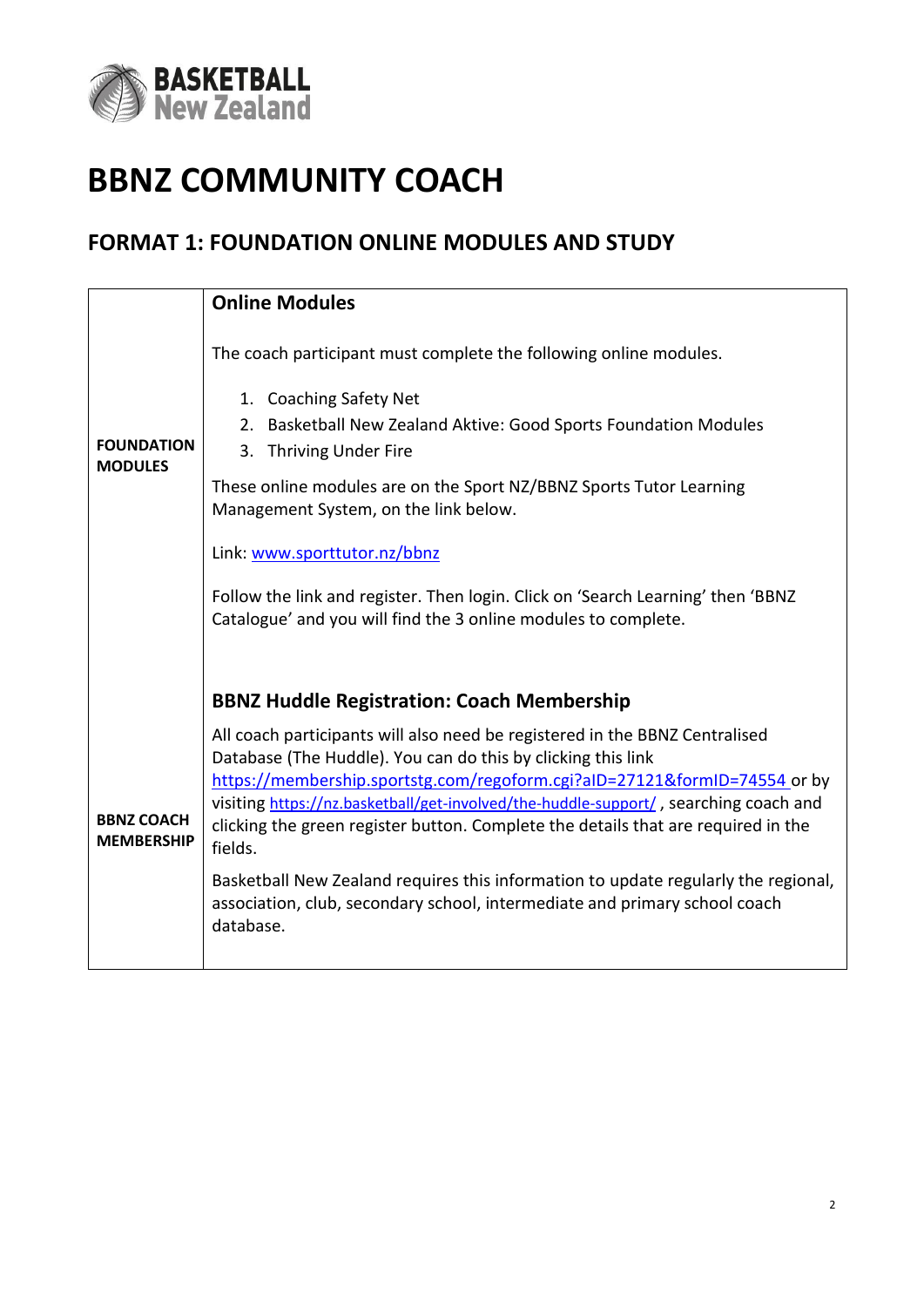

# **BBNZ COMMUNITY COACH**

## **FORMAT 2: PRACTICAL 1**

|                    | <b>Coach Participant</b>                                                                                                                                                                                                                                                                                                                                                                                                                                                                                                                                 |
|--------------------|----------------------------------------------------------------------------------------------------------------------------------------------------------------------------------------------------------------------------------------------------------------------------------------------------------------------------------------------------------------------------------------------------------------------------------------------------------------------------------------------------------------------------------------------------------|
| <b>PRACTICAL 1</b> | Following registering and completing Format 1, the Coach participant must attend<br>Practical 1.                                                                                                                                                                                                                                                                                                                                                                                                                                                         |
|                    | In preparation for Practical 1 the Coach participant will enrol in their respective<br>association/regional Community Course Catalogue (in the BBNZ Catalogue on the BBNZ<br>Sports Tutor portal) and will be required to complete pre-reading and study of the<br>'PLAYER' and 'TEAM' content on the FIBA WABC 'Level 1' Manual and the BBNZ National<br>Style of Play. The BBNZ Coach Developer will use this workshop to observe the level of<br>knowledge, interaction, and participation of the coach participant in a face-to-face<br>environment. |

### **PRACTICAL 1 CONTENT**

### **GOOD SPORTS:**

*Coach Philosophy and Good Sports Spine*

### **STYLE OF PLAY: BASKETBALL NZ NATIONAL STYLE OF PLAY**

*BBNZ National Junior Teams Offensive and Defensive Overview*

### **GAME DESIGN**

*Training session design structure/Modified Games/Constraints Led Approach*

**PLAYER:**

*Defensive Skills*

*Offensive Skills*

**TEAM:**

*Defensive Tactics and Strategies*

*Offensive Skills*

### **TOURNAMENT MODULE:**

- *Introduction to Tournament Coaching*
- *Tournament Administration and Management*
- *Tournament Scout*
- *Tournament Game Coaching/Management*